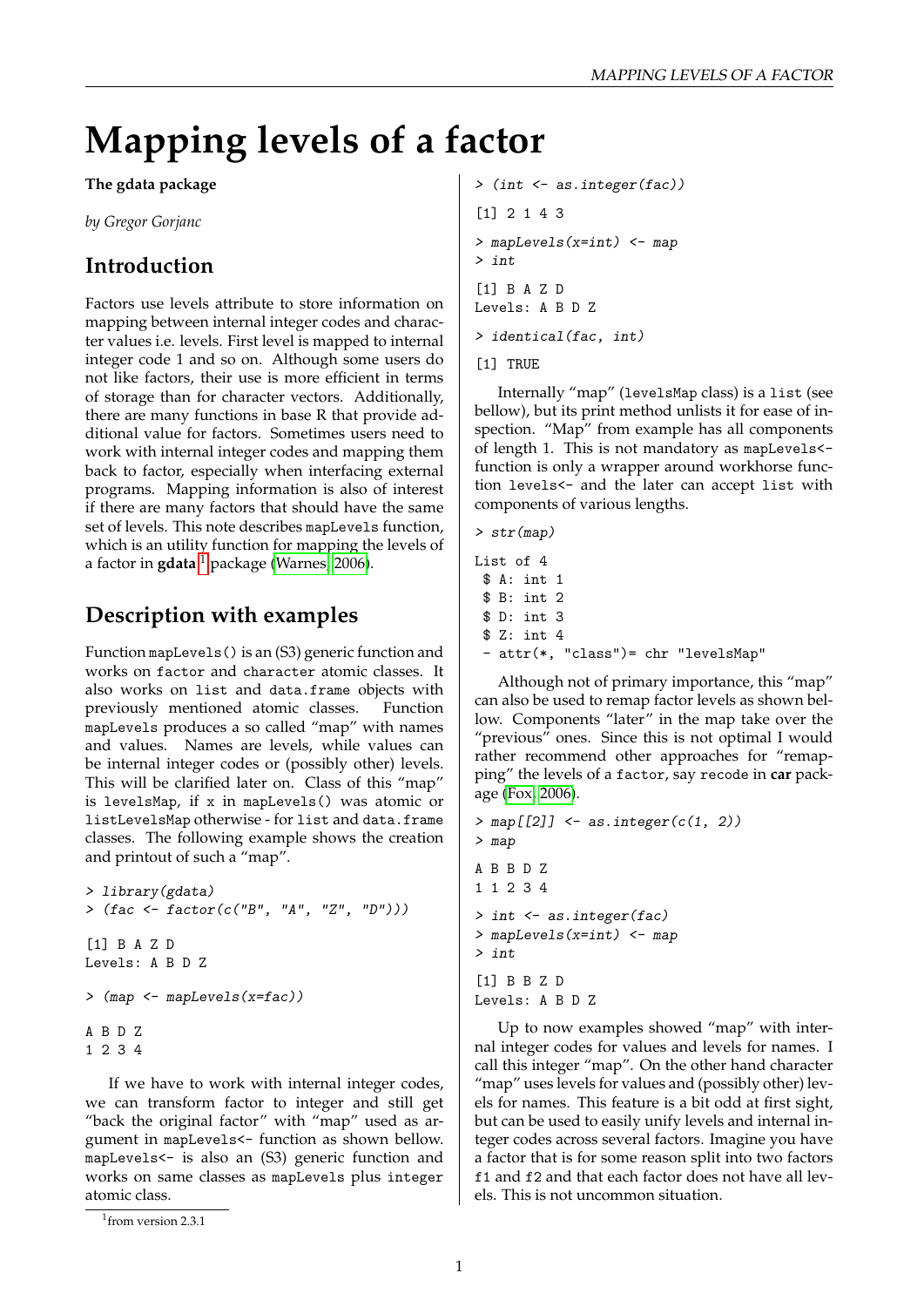```
> (f1 <- factor(c("A", "D", "C")))
[1] A D C
Levels: A C D
> (f2 <- factor(c("B", "D", "C")))
[1] B D C
Levels: B C D
```
If we work with this factors, we need to be careful as they do not have the same set of levels. This can be solved with appropriately specifying levels argument in creation of factors i.e. levels=c("A", "B", "C", "D") or with proper use of levels<- function. I say proper as it is very tempting to use:

```
> fTest \leq f1
> levels(fTest) <- c("A", "B", "C", "D")
> fTest
[1] A C B
Levels: A B C D
```
Above example extends set of levels, but also changes level of 2nd and 3rd element in fTest! Proper use of levels<- (as shown in levels help page) would be:

```
> fTest <- f1
> levels(fTest) <- list(A="A", B="B",
                         C = "C", D = "D")> fTest
[1] A D C
Levels: A B C D
```
Function mapLevels with character "map" can help us in such scenarios to unify levels and internal integer codes across several factors. Again the workhorse under this process is levels<- function from base R! Function mapLevels<- just controls the assignment of (integer or character) "map" to x. Levels in x that match "map" values (internal integer codes or levels) are changed to "map" names (possibly other levels) as shown in levels help page. Levels that do not match are converted to NA. Integer "map" can be applied to integer or factor, while character "map" can be applied to character or factor. Result of mapLevels<- is always a factor with possibly "remapped" levels.

To get one joint character "map" for several factors, we need to put factors in a list or data.frame and use arguments codes=FALSE and combine=TRUE. Such map can then be used to unify levels and internal integer codes.

```
> (bigMap <- mapLevels(x=list(f1, f2),
+ codes=FALSE,
                  combine=TRUE))
 A B C D
"A" "B" "C" "D"
```

```
> mapLevels(f1) <- bigMap
> mapLevels(f2) <- bigMap
> f1[1] A D C
Levels: A B C D
> f2[1] B D C
Levels: A B C D
> cbind(as.character(f1), as.integer(f1),
        as.character(f2), as.integer(f2))
     [,1] [,2] [,3] [,4]
[1,] "A" "1" "B" "2"
[2,] "D" "4" "D" "4"
[3,] "C" "3" "C" "3"
```
If we do not specify combine=TRUE (which is the default behaviour) and x is a list or data.frame, mapLevels returns "map" of class listLevelsMap. This is internally a list of "maps" (levelsMap objects). Both listLevelsMap and levelsMap objects can be passed to mapLevels<- for list/data.frame. Recycling occurs when length of listLevelsMap is not the same as number of components/columns of a list/data.frame.

Additional convenience methods are also implemented to ease the work with "maps":

- is.levelsMap, is.listLevelsMap, as.levelsMap and as.listLevelsMap for testing and coercion of user defined "maps",
- "[" for subsetting,
- c for combining levelsMap or listLevelsMap objects; argument recursive=TRUE can be used to coerce listLevelsMap to levelsMap, for example c(llm1, llm2, recursive=TRUE) and
- unique and sort for levelsMap.

#### **Summary**

Functions mapLevels and mapLevels<- can help users to map internal integer codes to factor levels and unify levels as well as internal integer codes among several factors. I welcome any comments or suggestions.